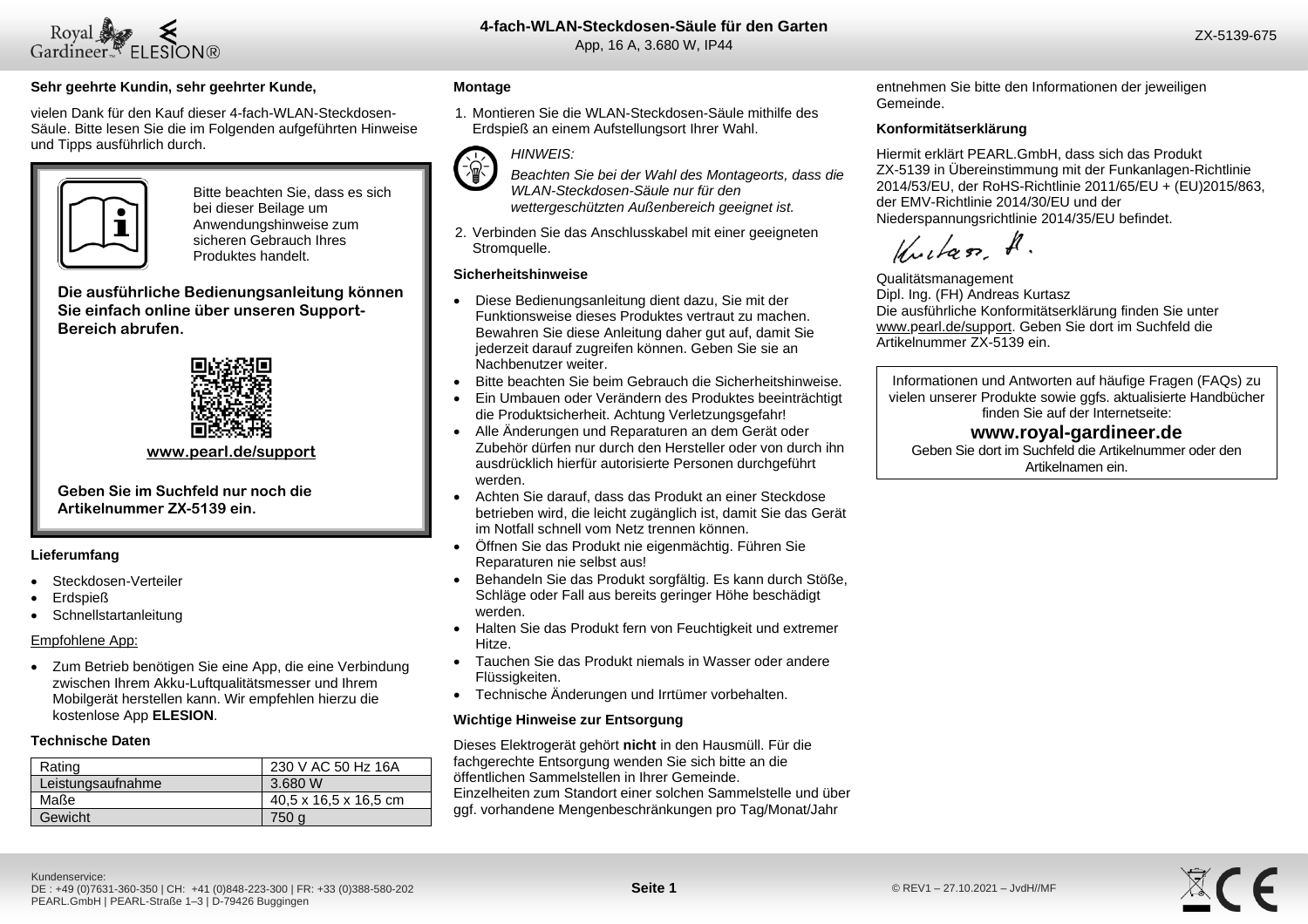

### **GPL-Lizenztext**

Wir senden Ihnen auf Anforderung (gerne unter opensource@pearl.de) den Source Code auch auf einem handelsüblichen Datenträger, dessen Herstellungskosten wir im Gegenzug geltend machen. Den vollständigen Lizenztext ersehen Sie nachfolgend. Näheres, insbesondere auch dazu, warum es keine offizielle deutsche Übersetzung der Lizenzbedingungen gibt, erfahren Sie unter http://www.gnu.org/ licenses/gpl-2.0.html. Da es sich um freie Software handelt, schließen die Entwickler dieser Software die Haftung, soweit gesetzlich zulässig, aus. Bitte beachten Sie, dass die Gewährleistung für die Hardware davon natürlich nicht betroffen ist und in vollem Umfang besteht. Weitere Fragen beantworten wir Ihnen gerne unter opensource@pearl.de

GNU GENERAL PUBLIC LICENSE Version 2, June 1991

Copyright (C) 1989, 1991 Free Software Foundation, Inc. 51 Franklin Street, Fifth Floor, Boston, MA 02110-1301 USA Everyone is permitted to copy and distribute verbatim copies of this license document, but changing it is not allowed.

#### Preamble

The licenses for most software are designed to take away your freedom to share and change it. By contrast, the GNU General Public License is intended to guarantee your freedom to share and change free software--to make sure the software is free for all its users. This General Public License applies to most of the Free Software Foundation's software and to any other program whose authors commit to using it. (Some other Free Software Foundation software is covered by the GNU Lesser General Public License instead.) You can apply it to your programs, too.

When we speak of free software, we are referring to freedom, not price. Our General Public Licenses are designed to make sure that you have the freedom to distribute copies of free software (and charge for this service if you wish), that you receive source code or can get it if you want it, that you can change the software or use pieces of it in new free programs; and that you know you can do these things.

To protect your rights, we need to make restrictions that forbid anyone to deny you these rights or to ask you to surrender the rights. These restrictions translate to certain responsibilities for you if you distribute copies of the software, or if you modify it.

For example, if you distribute copies of such a program, whether gratis or for a fee, you must give the recipients all the rights that you have. You must make sure that they, too, receive or can get the source code. And you must show them these terms so they know their rights.

We protect your rights with two steps: (1) copyright the software, and (2) offer you this license which gives you legal permission to copy, distribute and/or modify the software.

Also, for each author's protection and ours, we want to make certain that everyone understands that there is no warranty for this free software. If the software is modified by someone else and passed on, we want its recipients to<br>know that what they have is not the original, so that any problems introduced by others will not reflect authors' reputations.

Finally, any free program is threatened constantly by software patents. We wish to avoid the danger that redistributors of a free program will individually obtain patent licenses, in effect making the program proprietary. To prevent this, we have made it clear that any patent must be licensed for everyone's free use or not licensed at all.

The precise terms and conditions for copying, distribution and modification follow.

#### GNU GENERAL PUBLIC LICENSE TERMS AND CONDITIONS FOR COPYING, DISTRIBUTION AND MODIFICATION

0. This License applies to any program or other work which contains a notice placed by the copyright holder saying it may be distributed under the terms of this General Public License. The "Program", below, refers to any such program or work, and a "work based on the Program" means either the Program or any derivative work under copyright law: that is to say, a work containing the Program or a portion of it, either verbatim or with modifications and/or translated into another language. (Hereinafter, translation is included without limitation in the term "modification".) Each licensee is addressed as "you".

Activities other than copying, distribution and modification are not covered by this License; they are outside its scope. The act of running the Program is not restricted, and the output from the Program is covered only if its contents constitute a work based on the Program (independent of having been made by running the Program). Whether that is true depends on what the Program does.

1. You may copy and distribute verbatim copies of the Program's source code as you receive it, in any medium, provided that you conspicuously and appropriately publish on each copy an appropriate copyright notice and disclaimer of warranty; keep intact all the notices that refer to this License and to the absence of any warranty; and give any other recipients of the Program a copy of this License along with the Program.

You may charge a fee for the physical act of transferring a copy, and you may at your option offer warranty protection in exchange for a fee.

2. You may modify your copy or copies of the Program or any portion of it, thus forming a work based on the Program, and copy and distribute such modifications or work under the terms of Section 1 above, provided that you also meet all of these conditions:

a) You must cause the modified files to carry prominent notices stating that you changed the files and the date of any change.

b) You must cause any work that you distribute or publish, that in whole or in part contains or is derived from the Program or any part thereof, to be licensed as a whole at no charge to all third parties under the terms of this License.

c) If the modified program normally reads commands interactively when run, you must cause it, when started running for such interactive use in the most ordinary way, to print or display an announcement including an appropriate copyright notice and a notice that there is no warranty (or else, saying that you provide a warranty) and that users may redistribute the program under these conditions, and telling the user how to view a copy of this License. (Exception: if the Program itself is interactive but does not normally print such an announcement, your work based on the Program is not required to print an announcement.)

These requirements apply to the modified work as a whole. If identifiable sections of that work are not derived from the Program, and can be reasonably considered independent and separate works in themselves, then this License, and its terms, do not apply to those sections when you distribute them as separate works. But when you distribute the same sections as part of a whole which is a work based on the Program, the distribution of the whole must be on the terms of this License, whose permissions for other licensees extend to the entire whole, and thus to each and every part regardless of who wrote it.

Thus, it is not the intent of this section to claim rights or contest your rights to work written entirely by you; rather, the intent is to exercise the right to control the distribution of derivative or collective works based on the Program.

In addition, mere aggregation of another work not based on the Program with the Program (or with a work based on the Program) on a volume of a storage or distribution medium does not bring the other work under the scope of this License.

3. You may copy and distribute the Program (or a work based on it, under Section 2) in object code or executable form under the terms of Sections 1 and 2 above provided that you also do one of the following:

a) Accompany it with the complete corresponding machine-readable source code, which must be distributed under the terms of Sections 1 and 2 above on a medium customarily used for software interchange; or,

b) Accompany it with a written offer, valid for at least three years, to give any third party, for a charge no more than your cost of physically performing source distribution, a complete machine-readable copy of the corresponding source code, to be distributed under the terms of Sections 1 and 2 above on a medium customarily used for software interchange; or,

c) Accompany it with the information you received as to the offer to distribute corresponding source code. (This alternative is allowed only for noncommercial distribution and only if you received the program in object code or executable form with such an offer, in accord with Subsection b above.)

The source code for a work means the preferred form of the work for making modifications to it. For an executable work, complete source code means all the source code for all modules it contains, plus any associated interface definition files, plus the scripts used to control compilation and installation of the executable. However, as a special exception, the source code distributed need not include anything that is normally distributed (in either source or binary form) with the major components (compiler, kernel, and so on) of the operating system on which the executable runs, unless that component itself accompanies the executable.

If distribution of executable or object code is made by offering access to copy from a designated place, then offering equivalent access to copy the source code from the same place counts as distribution of the source code, even though third parties are not compelled to copy the source along with the object code.

4. You may not copy, modify, sublicense, or distribute the Program except as expressly provided under this License. Any attempt otherwise to copy, modify, sublicense or distribute the Program is void, and will automatically terminate your rights under this License. However, parties who have received copies, or rights, from you under this License will not have their licenses terminated so long as such parties remain in full compliance.

5. You are not required to accept this License, since you have not signed it. However, nothing else grants you permission to modify or distribute the Program or its derivative works. These actions are prohibited by law if you do not accept this License. Therefore, by modifying or distributing the Program (or any work based on the Program), you indicate your acceptance of this License to do so, and all its terms and conditions for copying, distributing or modifying the Program or works based on it.

6. Each time you redistribute the Program (or any work based on the Program), the recipient automatically receives<br>a license from the original licensor to copy, distribute or modify the Program subject to these terms and c You may not impose any further restrictions on the recipients' exercise of the rights granted herein. You are not responsible for enforcing compliance by third parties to this License.

7. If, as a consequence of a court judgment or allegation of patent infringement or for any other reason (not limited to patent issues), conditions are imposed on you (whether by court order, agreement or otherwise) that contradict the conditions of this License, they do not excuse you from the conditions of this License. If you cannot distribute so as to satisfy simultaneously your obligations under this License and any other pertinent obligations, then as a consequence you may not distribute the Program at all. For example, if a patent license would not permit royaltyfree redistribution of the Program by all those who receive copies directly or indirectly through you, then the only way you could satisfy both it and this License would be to refrain entirely from distribution of the Program.

If any portion of this section is held invalid or unenforceable under any particular circumstance, the balance of the section is intended to apply and the section as a whole is intended to apply in other circumstances.

It is not the purpose of this section to induce you to infringe any patents or other property right claims or to contest validity of any such claims; this section has the sole purpose of protecting the integrity of the free software distribution system, which is implemented by public license practices. Many people have made generous contributions to the wide range of software distributed through that system in reliance on consistent application of

that system; it is up to the author/donor to decide if he or she is willing to distribute software through any other system and a licensee cannot impose that choice.

This section is intended to make thoroughly clear what is believed to be a consequence of the rest of this License.

8. If the distribution and/or use of the Program is restricted in certain countries either by patents or by copyrighted interfaces, the original copyright holder who places the Program under this License may add an explicit geographical distribution limitation excluding those countries, so that distribution is permitted only in or among countries not thus excluded. In such case, this License incorporates the limitation as if written in the body of this License.

9. The Free Software Foundation may publish revised and/or new versions of the General Public License from time to time. Such new versions will be similar in spirit to the present version, but may differ in detail to address new problems or concerns.

Each version is given a distinguishing version number. If the Program specifies a version number of this License which applies to it and "any later version", you have the option of following the terms and conditions either of that version or of any later version published by the Free Software Foundation. If the Program does not specify a version number of this License, you may choose any version ever published by the Free Software Foundation.

10. If you wish to incorporate parts of the Program into other free programs whose distribution conditions are different, write to the author to ask for permission. For software which is copyrighted by the Free Software Foundation, write to the Free Software Foundation; we sometimes make exceptions for this. Our decision will be guided by the two goals of preserving the free status of all derivatives of our free software and of promoting the galacd by the two goals or preserving the<br>sharing and reuse of software generally.

#### NO WARRANTY

11. BECAUSE THE PROGRAM IS LICENSED FREE OF CHARGE, THERE IS NO WARRANTY FOR THE PROGRAM, TO THE EXTENT PERMITTED BY APPLICABLE LAW. EXCEPT WHEN OTHERWISE STATED IN WRITING THE COPYRIGHT HOLDERS AND/OR OTHER PARTIES PROVIDE THE PROGRAM "AS IS" WITHOUT WARRANTY OF ANY KIND, EITHER EXPRESSED OR IMPLIED, INCLUDING, BUT NOT LIMITED TO, THE IMPLIED WARRANTIES OF MERCHANTABILITY AND FITNESS FOR A PARTICULAR PURPOSE. THE ENTIRE RISK AS TO THE QUALITY AND PERFORMANCE OF THE PROGRAM IS WITH YOU. SHOULD THE PROGRAM PROVE DEFECTIVE, YOU ASSUME THE COST OF ALL NECESSARY SERVICING, REPAIR OR CORRECTION.

12. IN NO EVENT UNLESS REQUIRED BY APPLICABLE LAW OR AGREED TO IN WRITING WILL ANY COPYRIGHT HOLDER, OR ANY OTHER PARTY WHO MAY MODIFY AND/OR REDISTRIBUTE THE PROGRAM AS PERMITTED ABOVE, BE LIABLE TO YOU FOR DAMAGES, INCLUDING ANY GENERAL, SPECIAL, INCIDENTAL OR CONSEQUENTIAL DAMAGES ARISING OUT OF THE USE OR INABILITY TO USE THE PROGRAM (INCLUDING BUT NOT LIMITED TO LOSS OF DATA OR DATA BEING RENDERED INACCURATE OR LOSSES SUSTAINED BY YOU OR THIRD PARTIES OR A FAILURE OF THE PROGRAM TO OPERATE WITH ANY OTHER PROGRAMS), EVEN IF SUCH HOLDER OR OTHER PARTY HAS BEEN ADVISED OF THE POSSIBILITY OF SUCH DAMAGES.

#### END OF TERMS AND CONDITIONS

#### How to Apply These Terms to Your New Programs

If you develop a new program, and you want it to be of the greatest possible use to the public, the best way to achieve this is to make it free software which everyone can redistribute and change under these terms.

To do so, attach the following notices to the program. It is safest to attach them to the start of each source file to most effectively convey the exclusion of warranty; and each file should have at least the "copyright" line and a pointer to where the full notice is found.

<one line to give the program's name and a brief idea of what it does.> Copyright (C) <year> <name of author>

This program is free software; you can redistribute it and/or modify it under the terms of the GNU General Public License as published by the Free Software Foundation; either version 2 of the License, or (at your option) any later version.

This program is distributed in the hope that it will be useful, but WITHOUT ANY WARRANTY; without even the implied warranty of MERCHANTABILITY or FITNESS FOR A PARTICULAR PURPOSE. See the GNU General Public License for more details.

You should have received a copy of the GNU General Public License along with this program; if not, write to the Free Software Foundation, Inc., 51 Franklin Street, Fifth Floor, Boston, MA 02110-1301 USA.

Also add information on how to contact you by electronic and paper mail.

If the program is interactive, make it output a short notice like this when it starts in an interactive mode:

Gnomovision version 69, Copyright (C) year name of author Gnomovision comes with ABSOLUTELY NO WARRANTY; for details type `show w'. This is free software, and you are welcome to redistribute it under certain conditions; type `show c' for details.

The hypothetical commands `show w' and `show c' should show the appropriate parts of the General Public License. Of course, the commands you use may be called something other than `show w' and `show c'; they could even be mouse-clicks or menu items--whatever suits your program.

You should also get your employer (if you work as a programmer) or your school, if any, to sign a "copyright disclaimer" for the program, if necessary. Here is a sample; alter the names:

Yoyodyne, Inc., hereby disclaims all copyright interest in the program `Gnomovision' (which makes passes at compilers) written by James Hacker.

<signature of Ty Coon>, 1 April 1989 Ty Coon, President of Vice

This General Public License does not permit incorporating your program into proprietary programs. If your program is a subroutine library, you may consider it more useful to permit linking proprietary applications with the library. If this is what you want to do, use the GNU Lesser General Public License instead of this License.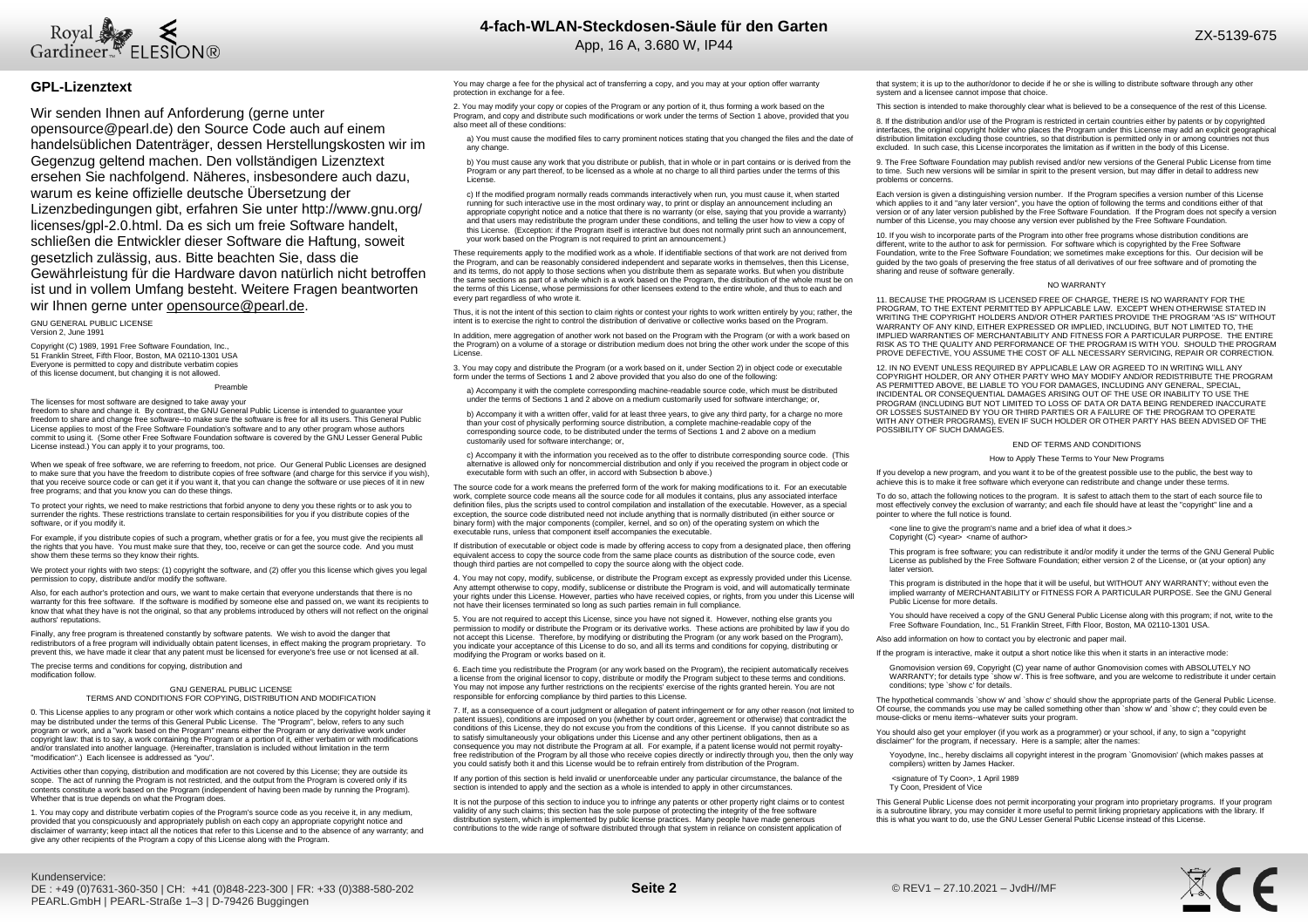

### **Chère cliente, cher client,**

Nous vous remercions d'avoir choisi cette multiprise d'extérieur. Afin d'utiliser au mieux votre nouveau produit, veuillez lire attentivement ce mode d'emploi et respecter les consignes et astuces suivantes.



Il s'agit ici uniquement d'une notice pour une mise en marche sécurisée. La notice détaillée est disponible sur www.pearl.fr/support/notices.

Faites défiler le tableau qui s'affiche, ou effectuez une recherche sur la page en tapant la référence de l'article, ZX5139, dans le champ de recherche.

### **Contenu**

- Multiprise
- Piquet
- Guide de démarrage rapide

### Application recommandée :

 Une application est requise afin d'établir une connexion entre le produit et votre appareil mobile. Nous recommandons l'application gratuite **ELESION**.

### **Caractéristiques techniques**

| Alimentation       | 230 V AC / 50 Hz / 16 A |
|--------------------|-------------------------|
| Puissance absorbée | 3680 W                  |
| <b>Dimensions</b>  | 40.5 x 16.5 x 16.5 cm   |
| Poids              | 750 g                   |

### **Montage**

1. Utilisez le piquet pour planter la multiprise à l'endroit de votre choix.



- *La multiprise ne doit être installée que dans une zone extérieure protégée contre les intempéries.*
- 2. Branchez le câble à une source d'alimentation appropriée.

### **Consignes de sécurité**

- Ce mode d'emploi vous permet de vous familiariser avec le fonctionnement du produit. Conservez précieusement ce mode d'emploi afin de pouvoir le consulter en cas de besoin. Le cas échéant, transmettez-le avec le produit à l'utilisateur suivant.
- Pour connaître les conditions de garantie, veuillez contacter votre revendeur. Veuillez également tenir compte des conditions générales de vente !
- Veillez à utiliser le produit uniquement comme indiqué dans la notice. Une mauvaise utilisation peut endommager le produit ou son environnement.
- Respectez les consignes de sécurité pendant l'utilisation.
- Le démontage ou la modification du produit affecte sa sécurité. Attention : risque de blessures !
- Toute modification ou réparation de l'appareil ou de ses accessoires doit être effectuée exclusivement par le fabricant ou par un spécialiste dûment autorisé.
- Veillez à ce que le produit soit alimenté par une prise facilement accessible afin de pouvoir débrancher l'appareil rapidement en cas d'urgence.
- N'ouvrez pas le produit. Ne tentez jamais de réparer vousmême le produit !
- Manipulez le produit avec précaution. Un coup, un choc, ou une chute, même de faible hauteur, peut l'endommager.
- N'exposez le produit ni à l'humidité ni à une chaleur extrême.
- Ne plongez l'appareil ni dans l'eau ni dans un autre liquide.
- Conservez le produit hors de la portée et de la vue des enfants.
- Cet appareil n'est pas conçu pour être utilisé par des personnes (y compris les enfants) dont les capacités physiques, sensorielles ou mentales sont réduites, ou des personnes dénuées d'expérience ou de connaissance, sauf si elles ont pu bénéficier, par l'intermédiaire d'une personne responsable de leur sécurité, d'une surveillance ou d'instructions préalables concernant l'utilisation de l'appareil.
- Si le câble d'alimentation est endommagé, il doit être remplacé par le fabricant, son service après-vente ou des personnes de qualification similaire afin d'éviter tout danger. N'utilisez pas l'appareil tant que la réparation n'a pas été effectuée.
- Aucune garantie ne pourra être appliquée en cas de mauvaise utilisation.
- Le fabricant décline toute responsabilité en cas de dégâts matériels ou dommages (physiques ou moraux) dus à une